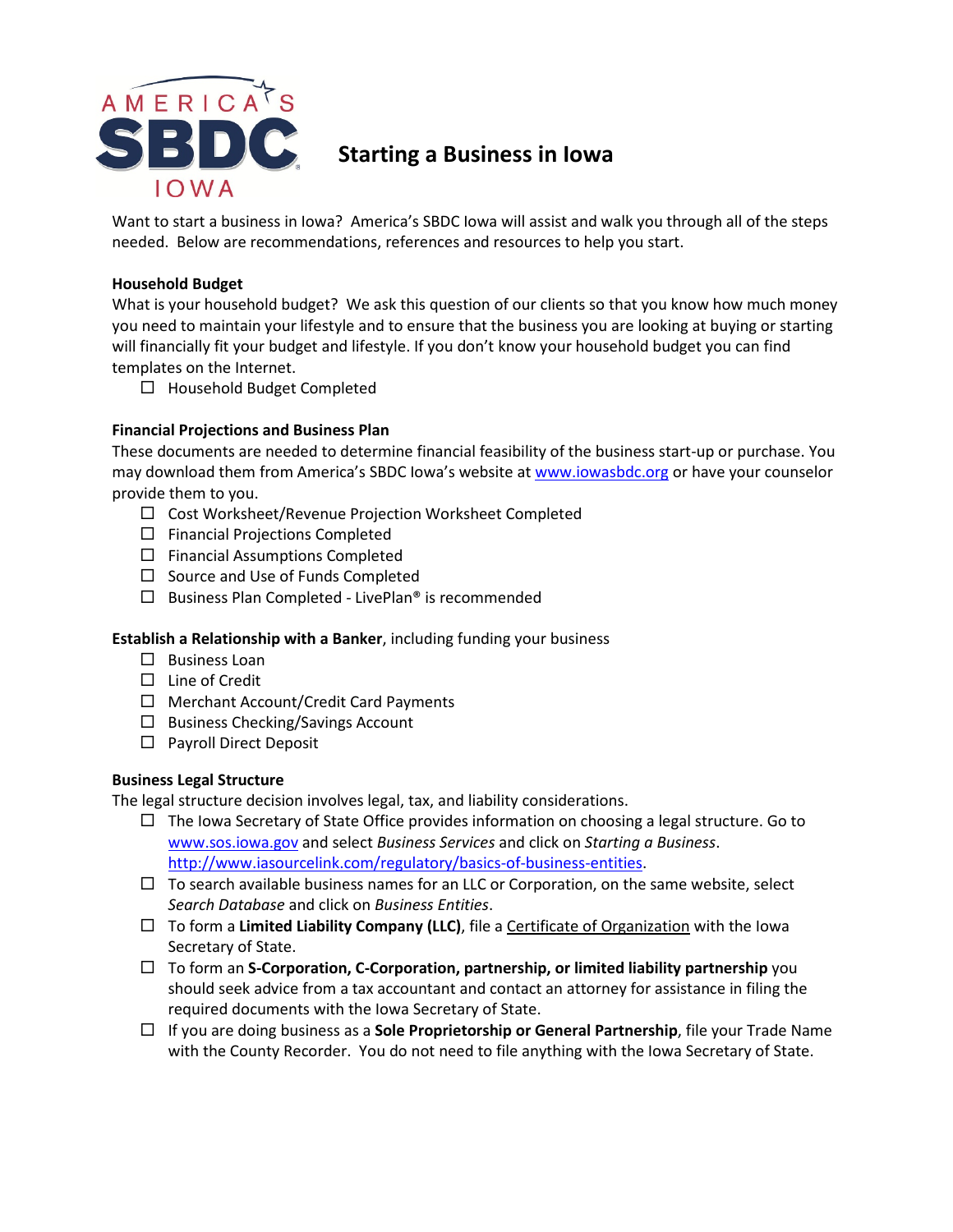# **Federal, State, and Local Permits, Licenses, and Regulations**

- Federal **-** Apply for your EIN online a[t https://www.irs.gov/businesses/small-businesses-self](https://www.irs.gov/businesses/small-businesses-self-employed/apply-for-an-employer-identification-number-ein-online)[employed/apply-for-an-employer-identification-number-ein-online.](https://www.irs.gov/businesses/small-businesses-self-employed/apply-for-an-employer-identification-number-ein-online) You will need this to open a business bank account and for payroll taxes.
- $\Box$  State Iowa does not have a general business permit or license requirement. To determine what permits or license are specific to your business go to [http://www.iasourcelink.com/regulatory/business-license-home.](http://www.iasourcelink.com/regulatory/business-license-home)
- $\Box$  Local Check with City Hall on zoning restrictions and requirements.
- $\Box$  Local Check with City Hall for signage permits, outdoor seating permits, and any other permits needed locally for your business. Contact the local Chamber of Commerce and/or Economic Development organization for assistance with local regulations and assistance programs.
- $\Box$  Local If you are buying an existing building or building a new one, contact your city Building Inspector and Fire Marshall to make sure the building is up to code.

# **State Business Tax Application**

- $\Box$  The Iowa Department of Revenue provides information and resources for starting a business in Iowa at [www.tax.iowa.gov](http://www.tax.iowa.gov/) - under *Businesses*, click on *Starting a New Business.*
- $\Box$  IA Sourcelink offers free webinars on taxes. For a listing of upcoming and archived webinars go to [www.iasourcelink.com/resources/business-webinars/iowa-tax-webinars.](http://www.iasourcelink.com/resources/business-webinars/iowa-tax-webinars)

## **Iowa Sales and Use Tax**

It is the business owner's responsibility to determine if their business should be collecting and remitting sales and use tax to the Iowa Department of Revenue. Sales tax education and registration information include:

- $\Box$  For information on Iowa Sales and Use Taxes go [https://tax.iowa.gov/iowa-sales-and-use-tax](https://tax.iowa.gov/iowa-sales-and-use-tax-guide)[guide.](https://tax.iowa.gov/iowa-sales-and-use-tax-guide) To determine if the services you provide are taxable go to [https://tax.iowa.gov/iowa](https://tax.iowa.gov/iowa-sales-and-use-tax-taxable-services-0)[sales-and-use-tax-taxable-services-0](https://tax.iowa.gov/iowa-sales-and-use-tax-taxable-services-0)
- $\Box$  Register your business for sales and use tax, withholding tax, hotel/motel tax, and others with the Iowa Department of Revenue online at [www.idr.iowa.gov/CBA/start.asp.](http://www.idr.iowa.gov/CBA/start.asp) Note, if you have employees, you will be the withholding agent.
- $\Box$  If you are purchasing items for resale, you must give your suppliers a Sales Tax Exemption Certificate. These are available at https://tax.iowa.gov/sites/files/idr/forms1/IowaSalesTaxExemptionCertificate(31014) 0.pdf.

## **Insurance**

Every business has different insurance needs.

- $\Box$  Business and Liability Insurance is not required but you should carry it. Contact your insurance agent.
- $\Box$  Business renter's insurance and inventory coverage. Contact your insurance agent.
- $\Box$  Workers Compensation Insurance. Contact your insurance agent.

## **Set-up a bookkeeping system,** either computerized or manual.

A well-defined and well-maintained bookkeeping system will help the business owner keep track of records to pay the correct amount of tax, both state and federal. It is the business owner's responsibility to pay the correct amount of tax, at the correct time, to the correct federal or state agency. If you do not, you could incur substantial penalties, interest, and the possibility of going to jail.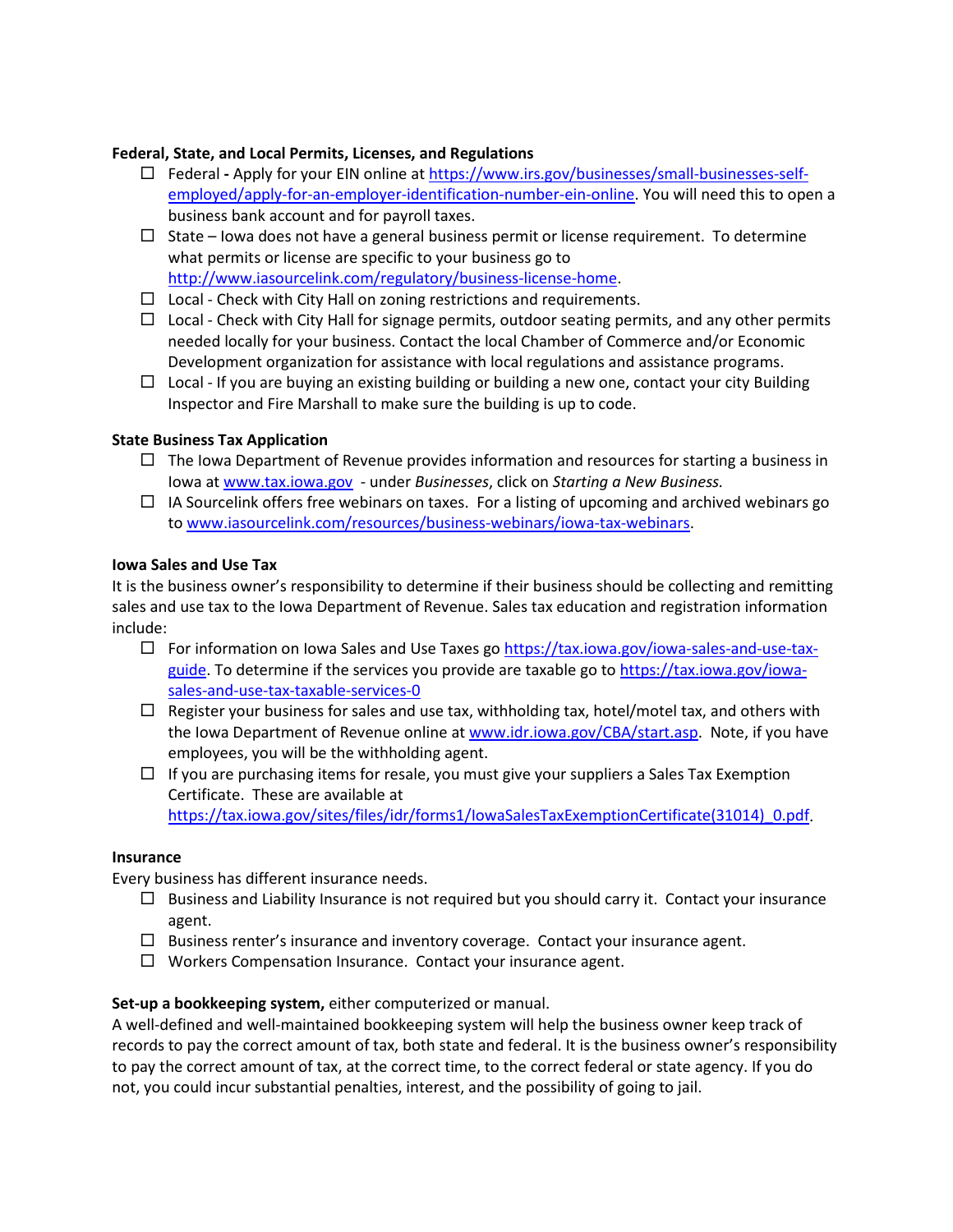- $\Box$  Do it yourself QuickBooks, a spreadsheet, or a ledger book
- $\Box$  Hire it out Find a bookkeeper or accounting firm

## **Put marketing materials together and decide on BRANDING,** logo, colors, tag line

- $\Box$  Logo, colors, tag line
- $\Box$  Business cards
- $\Box$  Outdoor signage and indoor signage
- $\Box$  Social media and website, print, radio, promotional items

## **Hire Employees**

## State Employment Taxes

- $\Box$  Complete an Iowa W-4 and Centralized Employee Registry (top portion of the Iowa W-4) for each employee. The forms can be found a[t https://tax.iowa.gov/form-types/withholding](https://tax.iowa.gov/form-types/withholding-tax?combine=W-4)[tax?combine=W-4.](https://tax.iowa.gov/form-types/withholding-tax?combine=W-4)
- $\Box$  For more information on withholding Iowa employment taxes go to [https://tax.iowa.gov/iowa](https://tax.iowa.gov/iowa-withholding-tax-information-booklet#yestax)[withholding-tax-information-booklet#yestax.](https://tax.iowa.gov/iowa-withholding-tax-information-booklet#yestax)
- $\Box$  For the Iowa Withholding Tax Guide go to [https://tax.iowa.gov/sites/files/idr/forms1/44001\\_0.pdf.](https://tax.iowa.gov/sites/files/idr/forms1/44001_0.pdf)

## Federal Employment Taxes

- $\square$  Excellent virtual workshops on Federal taxes are available at [www.irsvideos.gov/SmallBusinessTaxpayer/virtualworkshop.](http://www.irsvideos.gov/SmallBusinessTaxpayer/virtualworkshop)
- $\Box$  If you have employees, your business must have a Federal Employee Identification Number (EIN).
- □ Apply for your EIN online at [https://www.irs.gov/businesses/small-businesses-self](https://www.irs.gov/businesses/small-businesses-self-employed/apply-for-an-employer-identification-number-ein-online)[employed/apply-for-an-employer-identification-number-ein-online](https://www.irs.gov/businesses/small-businesses-self-employed/apply-for-an-employer-identification-number-ein-online)
- $\square$  Complete a Federal W-4 for each employee. The forms can be found at [www.irs.gov/pub/irs](http://www.irs.gov/pub/irs-pdf/fw4.pdf)[pdf/fw4.pdf.](http://www.irs.gov/pub/irs-pdf/fw4.pdf)
- $\Box$  For more information on Federal Employment Taxes go to [https://www.irs.gov/businesses/small-businesses-self-employed/employment-taxes.](https://www.irs.gov/businesses/small-businesses-self-employed/employment-taxes)

## Labor Laws

- $\Box$  Detailed information on a wide range of Iowa labor laws and regulations can be found at [https://www.iowadivisionoflabor.gov.](https://www.iowadivisionoflabor.gov/)
- $\Box$  Workplace Postings Employers are required by both federal and state law to display certain posters in the workplace. These posters cover various areas of employee rights and employer responsibilities. Required and recommended postings are available at [https://www.iowaworkforcedevelopment.gov/required-employer-posters.](https://www.iowaworkforcedevelopment.gov/required-employer-posters)
- $\Box$  To help determine if an individual is an employee or an Independent Contractor go to [https://tax.iowa.gov/employers-do-you-have-employees-or-independent-contractors.](https://tax.iowa.gov/employers-do-you-have-employees-or-independent-contractors)
- $\Box$  You are required to keep on file an I-9 for all employees and owners. The form can be found at [https://www.uscis.gov/i-9.](https://www.uscis.gov/i-9)
- $\Box$  OSHA regulations are under the Iowa Occupational Safety and Health Enforcement department. Information can be found at [https://www.iowaosha.gov/iowa-osha.](https://www.iowaosha.gov/iowa-osha) Information on OSHA regulations for new businesses go to [www.osha.gov/dcsp/smallbusiness/](http://www.osha.gov/dcsp/smallbusiness/) and [https://www.osha.gov/OshDoc/data\\_General\\_Facts/newbusinesses-factsheet.html.](https://www.osha.gov/OshDoc/data_General_Facts/newbusinesses-factsheet.html)